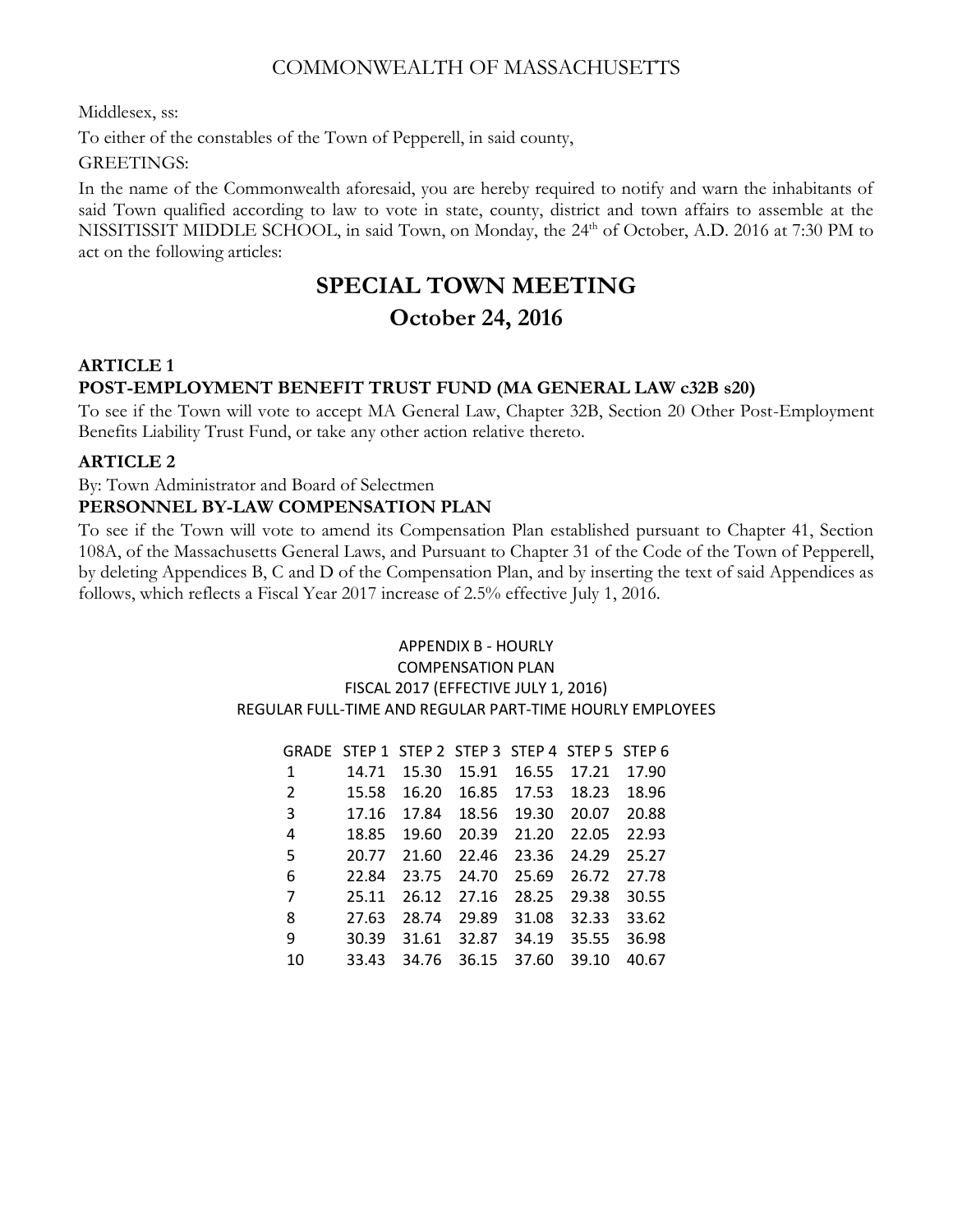#### APPENDIX C - SALARY COMPENSATION PLAN FISCAL 2017 (EFFECTIVE JULY 1, 2016) REGULAR FULL-TIME AND REGULAR PART-TIME SALARIED EMPLOYEES

| GRADE | STEP <sub>1</sub> | STEP <sub>2</sub> | STEP <sub>3</sub> | STEP <sub>4</sub> | STEP <sub>5</sub> | STEP <sub>6</sub> |
|-------|-------------------|-------------------|-------------------|-------------------|-------------------|-------------------|
| 1     | 14.71             | 15.30             | 15.91             | 16.55             | 17.21             | 17.90             |
| 2     | 15.58             | 16.20             | 16.85             | 17.53             | 18.23             | 18.96             |
| 3     | 17.16             | 17.84             | 18.56             | 19.30             | 20.07             | 20.88             |
| 4     | 18.85             | 19.60             | 20.39             | 21.20             | 22.05             | 22.93             |
| 5     | 21.13             | 21.97             | 22.85             | 23.76             | 24.71             | 25.70             |
| 6     | 23.67             | 24.61             | 25.60             | 26.62             | 27.69             | 28.79             |
| 7     | 26.51             | 27.57             | 28.67             | 29.82             | 31.01             | 32.25             |
| 8     | 29.70             | 30.89             | 32.13             | 33.41             | 34.75             | 36.14             |
| 8a    | 31.50             | 32.76             | 34.07             | 35.43             | 36.85             | 38.32             |
| 9     | 33.23             | 34.56             | 35.94             | 37.38             | 38.87             | 40.43             |
| 9a    | 35.37             | 36.79             | 38.26             | 39.79             | 41.38             | 43.04             |
| 10    | 37.24             | 38.73             | 40.28             | 41.89             | 43.56             | 45.31             |

#### APPENDIX D

#### COMPENSATION PLAN FISCAL 2017 (EFFECTIVE JULY 1, 2016) SEASONAL, TEMPORARY & NON-REGULARLY SCHEDULED EMPLOYEES

|                |       |       |       |       | GRADE STEP 1 STEP 2 STEP 3 STEP 4 STEP 5 STEP 6 |       |
|----------------|-------|-------|-------|-------|-------------------------------------------------|-------|
| 0              | 9.75  | 10.14 | 10.54 | 10.96 | 11.40                                           | 11.86 |
| 1              | 14.71 | 15.30 | 15.91 | 16.55 | 17.21                                           | 17.90 |
| $\overline{2}$ | 15.59 | 16.21 | 16.86 | 17.54 | 18.24                                           | 18.97 |
| 3              | 17.16 | 17.84 | 18.56 | 19.30 | 20.07                                           | 20.88 |
| 4              | 18.87 | 0.00  | 0.00  | 0.00  | 0.00                                            | 22.97 |
| 4a             | 20.38 | 0.00  | 0.00  | 0.00  | 0.00                                            | 0.00  |
| 5              | 20.76 | 0.00  | 0.00  | 0.00  | 0.00                                            | 25.26 |
| 6              | 22.84 | 0.00  | 0.00  | 0.00  | 0.00                                            | 27.79 |
| 7              | 25.11 | 0.00  | 0.00  | 0.00  | 0.00                                            | 30.56 |
| 8              | 27.62 | 0.00  | 0.00  | 0.00  | 0.00                                            | 33.62 |

## **ARTICLE 3**

By: Town Administrator and Board of Selectmen

## **GENERAL FUND FREE CASH APPROPRIATIONS**

To see if the Town will vote to appropriate sums of money from General Fund Free Cash certified as of 8/5/16, or take any other action relative thereto.

## **ARTICLE 4**

By: Board of Public Works

## **SEWER ENTERPRISE FUND RETAINED EARNINGS APPROPRIATIONS**

To see if the Town will vote to appropriate sums of money from the Sewer Enterprise Fund Retained Earnings certified as of 8/5/16, or take any other action relative thereto.

## **ARTICLE 5**

By: Board of Public Works

#### **WATER ENTERPRISE FUND RETAINED EARNINGS APPROPRIATIONS**

To see if the Town will vote to appropriate sums of money from the Water Enterprise Fund Retained Earnings certified as of 8/5/16, or take any other action relative thereto.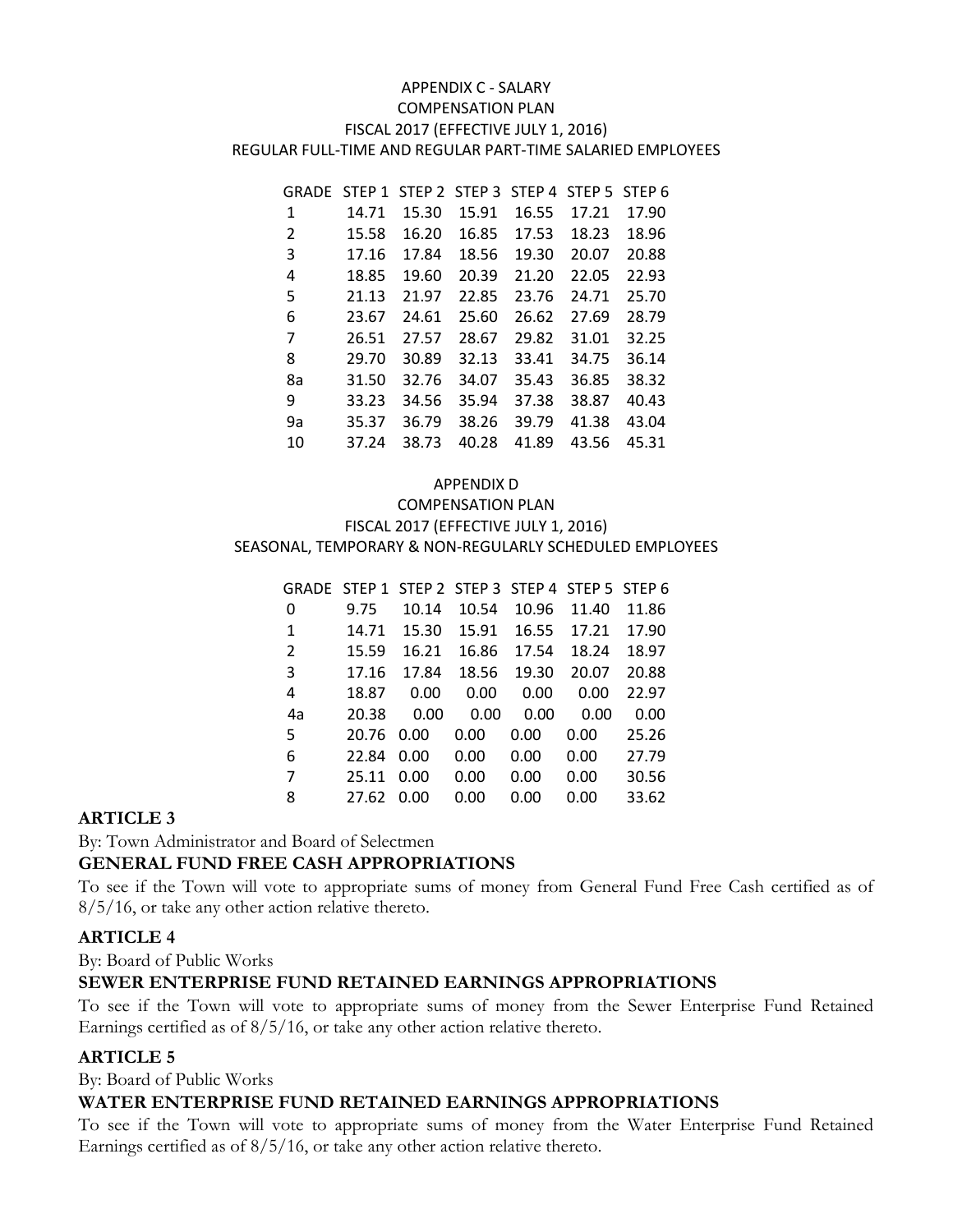# **ARTICLE 6**

By: Board of Public Works

# **TRANSFER STATION ENTERPRISE FUND RETAINED EARNINGS APPROPRIATIONS**

To see if the Town will vote to appropriate sums of money from the Transfer Station Enterprise Fund Retained Earnings certified as of 8/5/16, or take any other action relative thereto.

# **ARTICLE 7**

By: Board of Public Works

# **SEWER ENTERPRISE FUND – REPURPOSING OF BORROWING**

To see if the Town will vote to repurpose the \$75,000.00 unexpended balance of an existing line item for the Sewer Enterprise Fund UV Treatment System Enclosure which was originally authorized under Article 39 of the Annual Town Meeting on 5/7/2007, and use the repurposed monies for Sewer Plant Upgrades, or take any other action relative thereto.

# **ARTICLE 8**

#### By: Board of Public Works

# **SEWER ENTERPRISE FUND – AUTHORIZATION TO BORROW FOR PLANT UPGRADES**

To see if the Town will vote to appropriate a sum of money for the Design of Waste Water Treatment Facility Upgrade and Comprehensive Waste Water Management Plan and any other costs incidental or related thereto, and further, to authorize the Treasurer, with the approval of the Board of Selectmen, to borrow said sum under and pursuant to Chapter 44 of the MA General Laws, or any other enabling authority, and to issue bonds or notes of the Town therefore, and that the Board of Public Works, with the approval of the Board of Selectmen, may apply for, accept, and expend any federal, state or other grants or gifts from any sources that may be available for the project, or take any other action relative thereto.

# **ARTICLE 9**

By: Board of Public Works

# **WATER ENTERPRISE FUND – AUTHORIZATION TO BORROW FOR BEMIS WELL UPGRADES**

To see if the Town will vote to appropriate a sum of money for the Design of Upgrade for the Bemis Well and any other costs incidental or related thereto, and further, to authorize the Treasurer, with the approval of the Board of Selectmen, to borrow said sum under and pursuant to Chapter 44 of the MA General Laws, or any other enabling authority, and to issue bonds or notes of the Town therefore, and that the Board of Public Works, with the approval of the Board of Selectmen, may apply for, accept, and expend any federal, state or other grants or gifts from any sources that may be available for the project, or take any other action relative thereto.

# **ARTICLE 10**

By: Board of Public Works

# **TRANSFER STATION ENTERPRISE FUND – PRIOR YEAR BILL**

To see if the Town will vote to appropriate a sum of money for the payment of a Transfer Station Enterprise Fund unpaid bill from the prior fiscal year FY2016, or take any other action relative thereto.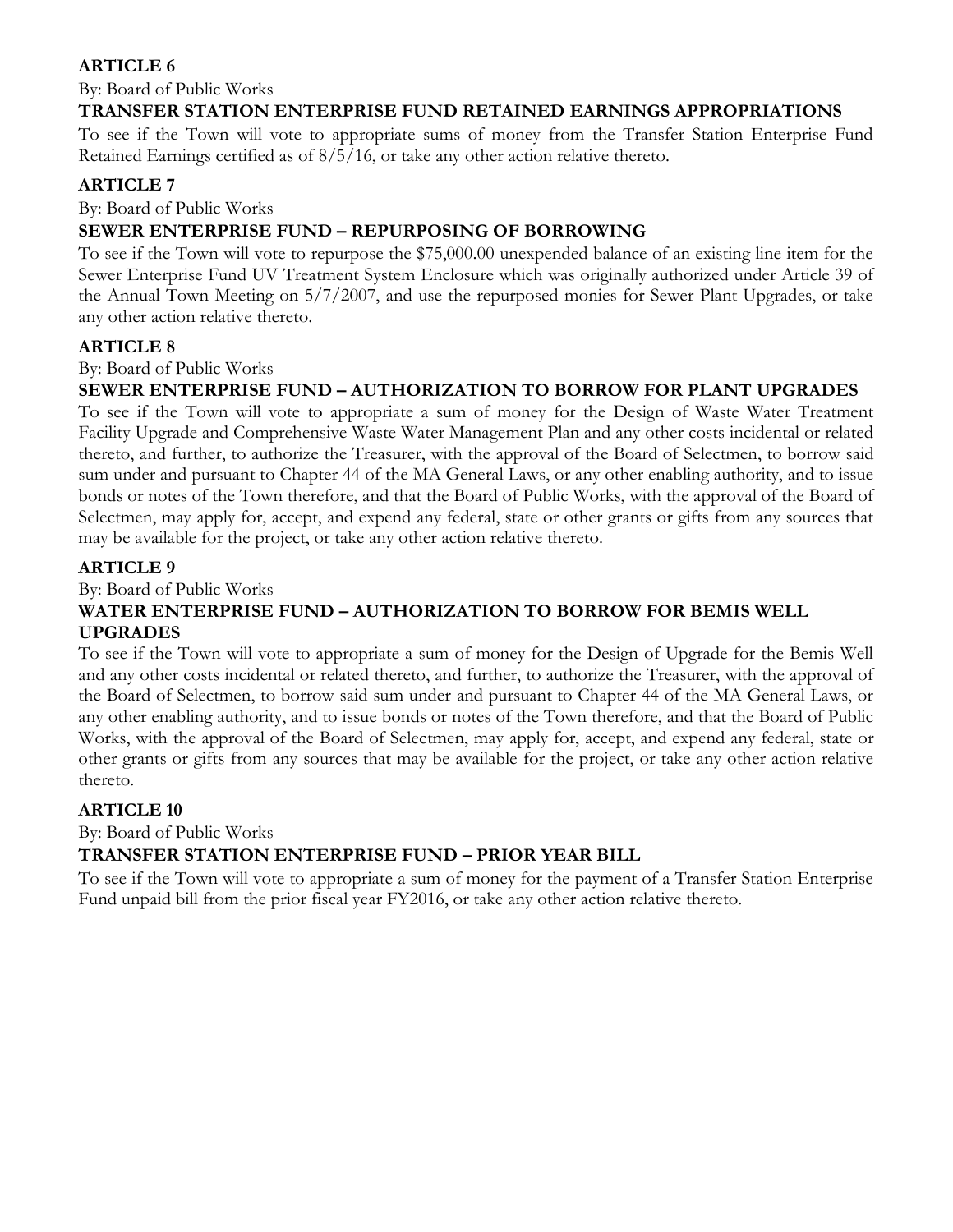# **ARTICLE 11**

## By: North Middlesex Regional School District

# **AUTHORIZATION TO BORROW FOR VARNUM BROOK SCHOOL REPAIRS**

To see if the Town will approve the \$140,000 borrowing authorized by the North Middlesex Regional School District, for the purpose of paying costs of a feasibility study/schematic design for a roof, window and door replacement project at the Varnum Brook Elementary School, 10 Hollis St, Pepperell, MA 01463, including all costs incidental and related thereto (the "Project"), which proposed repair project would materially extend the useful life of the school and preserve an asset that otherwise is capable of supporting the required educational program, and for which the District has applied for a grant from the Massachusetts School Building Authority ("MSBA"), said amount to be expended under the direction of the School Building Committee. The MSBA's grant program is a non-entitlement, discretionary program based on need, as determined by the MSBA, and any Project costs the District incurs in excess of any grant approved by and received from the MSBA shall be the sole responsibility of the District; provided further, that the amount of borrowing authorized pursuant to this vote shall be reduced by any grant amount set forth in the Project Funding Agreement that may be executed between the District and the MSBA; or to take any other action relative thereto.

## **ARTICLE 12**

By: Town Administrator and Conservation Commission

# **TO PROTECT PUBLIC LAND AND INSURE CONSERVATION RESTRICTIONS**

To see if the inhabitants of Pepperell will authorize the Pepperell Board of Selectmen to declare approximately 35 acres of town-owned land known as Assessor's maps and parcels 16-10-0, a portion of 25- 44-0, and a portion of 25-22-1 (Book 31512, Page 494, dated June 16, 2000 from Adamowitch) surplus and sell said parcels to the Commonwealth of Massachusetts acting by and through its Department of Fish and Game for wildlife habitat and passive recreation consistent with and subject to the purposes and protections of Article 97 of the Amendments to the Constitution of the Commonwealth of Massachusetts for the appraised value up to \$2,000 per acre, or take any other action relative thereto.

## **ARTICLE 13**

By: Board of Selectmen

## **STREET ACCEPTANCE – EMERSON CIRCLE, FAIRCHILD COURT, WINSLOW COURT**

To see if the Town will vote to accept and maintain as public ways the layouts of Emerson Circle, Fairchild Court and Winslow Court, as laid out by the Board of Selectmen and shown on a plan entitled "Street Acceptance Plan, Emerson Village, Plan of Land in Pepperell, MA" prepared by Hancock Associates, dated September 30, 2016 and consisting of two (2) sheets, which plan is on file with the Town Clerk; and to authorize the Board of Selectmen to accept instruments conveying for nominal consideration the aforesaid roadways or interest(s) therein, together with all easements and appurtenances thereto, as are shown on the aforementioned plan; or take any other action relative thereto.

## **ARTICLE 14**

# By: Board of Public Works **ACCEPTANCE OF EASEMENT**

To see if the Town will vote to accept a permanent easement for the purposes of owning, operating and maintaining drain lines on the following property. Executed full copy of said easement being on file in the office of the DPW Director/Town Engineer:

## Record Owner: **Rolling Meadows LLC**

Mailing Address: 7 Tucker Street, Pepperell, MA 01463 Title Reference: Book 34776, Page 159 Interests Taken: Utility Easement B (Permanent Easement) Area: 7,253 sq. ft.

or take any other action relative thereto.